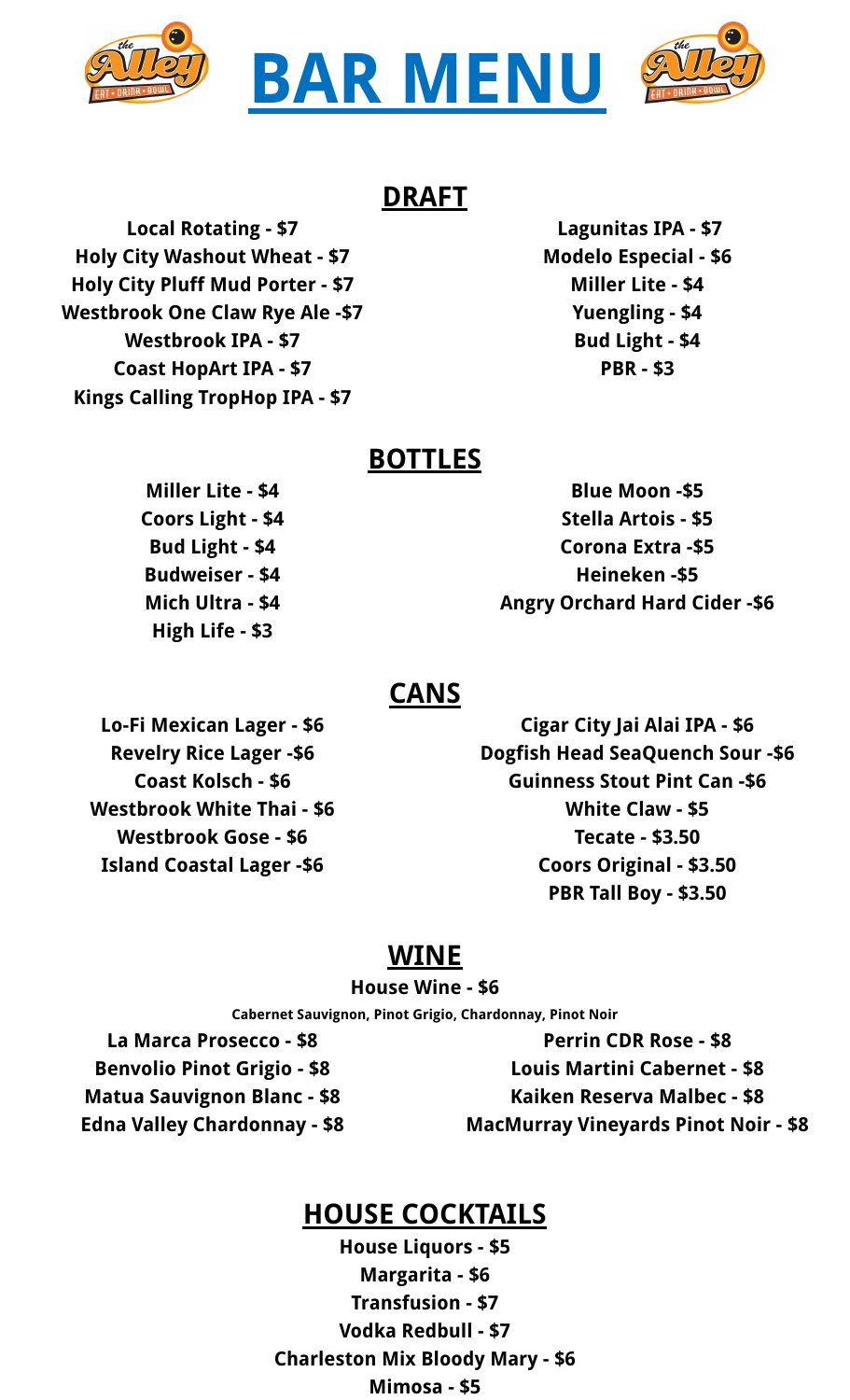

# **APPETIZERS**



### **Boiled Peanuts** \$6

Sriracha, smoked turkey, red pepper flakes

**Spring Rolls** \$10

Mozzarella / Pizza / Philly / Veggie

# **Disco Dumplings** \$8

Fried or steamed chicken dumplings Served with Disco sauce

## **Nachos** half \$7 / whole \$11

Smoked gouda fondue, tomato, pickled jalapeno, pickled red onion, sour cream, guacamole

> **Holy City Chili / Chicken Steak / Grilled Veggies**

# **Loaded Tots / Fries** \$9

**Original** - smoked gouda fondue, bacon, sour cream, shredded parmesan cheese, green onion

**Buffalo** – buffalo chicken dip, bleu cheese dressing & crumbles, chives

**Chili Cheese** – Holy City chili, shredded cheddar, sour cream, green onion

**Dips** <sup>1</sup> for \$8 / <sup>2</sup> for \$12 / <sup>3</sup> for \$18 Spinach & Artichoke / Buffalo Chicken Smoked Gouda Fondue / Pimento Cheese Guacamole / Chili / Roasted Veggie Spread Choose up to 4: tortilla chips, pita wedges fried pita wedges, celery sticks, carrot sticks, broccoli, cucumber

**Wings** <sup>6</sup> for \$8 / <sup>12</sup> for \$15 / <sup>24</sup> for \$28 **Sauces:** Buffalo / Teriyaki / Hot Yaki / BBQ

Honey Habanero / Honey Mustard / Disco A1 / Smoked Gouda Fondue **Dry Rubs:** Ranch / Lemon Pepper Blackened / Jerk / Old Bay \*Served with Ranch or Blue Cheese\* \$1 for all flats / all drums extra dressing \$.50 / celery \$.50

**Sliders** <sup>1</sup> - \$4 / <sup>3</sup> - \$10 / <sup>8</sup> - \$28 Pimento Cheese / Hot Italian / Cold Italian BLT / Caprese / Cheeseburger Chicken Parm / Chicken Bacon Ranch Spin Art Chicken / Jerk Chicken

# **SALADS & MORE**

**Salad Dressings -** Italian, Ranch, Caesar, Bleu Cheese & Honey Mustard

**House Salad** Half \$5 / Whole \$9 Romaine, tomato, cucumber, shredded cheddar cheese, croutons

**Caesar Salad** Half \$5 / Whole \$9 Romaine, parmesan cheese, croutons, caesar dressing

## **BLT Salad** Half \$5 / Whole \$9

Romaine, ranch dressing, tomato, bacon, croutons

**Arugula Salad** Half \$5 / Whole \$9 Arugula, tomato, cucumber, pickled red onion, shredded parmesan cheese, balsamic glaze

**Holy City Chili** Cup \$4 / Bowl \$7 Topped with shredded cheddar cheese, sour cream, green onion

# **Veggie Bowl** \$9

Grilled carrot, onion, broccoli, bell pepper, mushroom, choice of wing flavor

**Breakfast Plate** \$9 **(no substitutions)** 2 fried eggs, bacon, toast, fruit salad

# **Chicken Finger Basket** \$12

4 hand breaded chicken fingers Served with choice of side and dipping sauce

\*Try them tossed in a wing flavor\*

# **KIDS \$7 (includes side)**

# **Chicken Fingers, Cheese or Pepperoni Pizza, Grilled Cheese, Hot dog, Cheeseburger**

#### **DESSERT Fried Oreos** \$6

Oreos, battered and fried, topped with powdered sugar **Oreo Nacho** Half \$7 / Whole \$11

fried pita wedges tossed in powdered sugar, topped with Oreo crumbles, chocolate & caramel sauces, whipped cream

### **Oreo Cheesecake Spring Roll** \$10

fried spring rolls stuffed with Oreo cheesecake filling, topped with powdered sugar and chocolate sauce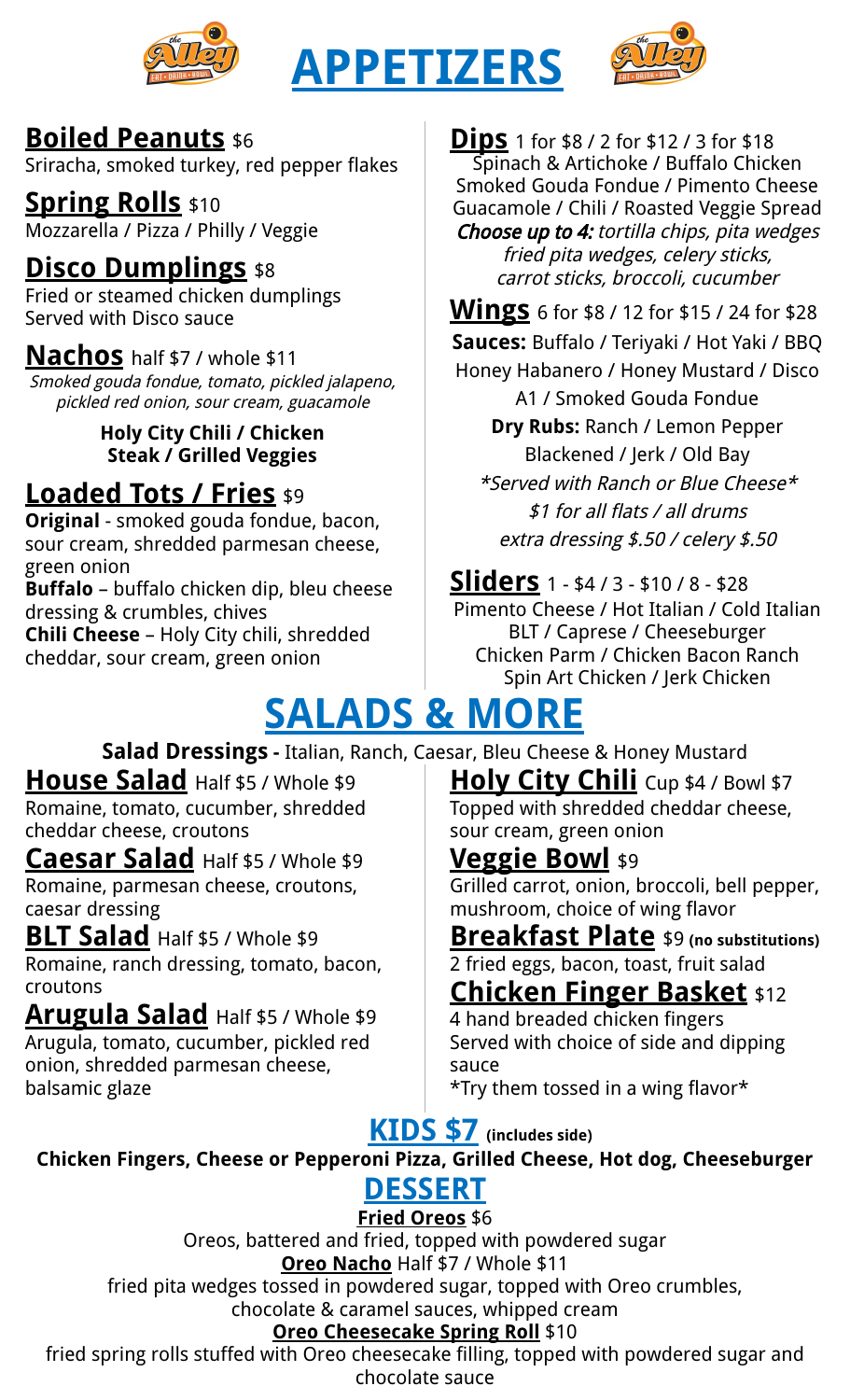

# **BURGERS**



## **Classic** \$12

American cheese, bacon, lettuce, tomato, red onion, pickle

#### **Pizza** \$12

Marinara, pepperoncini, mozzarella cheese, pepperoni

## **Black 'n Bleu** \$12

Blackened seasoning, bleu cheese crumbles, bacon, A1 sauce, lettuce, tomato, red onion, pickle

## **Cowboy** \$12

Sliced gouda cheese, bacon, pickled jalapenos, crispy onions, BBQ sauce

## **Teriyaki** \$12

Mozzarella cheese, crispy prosciutto, grilled pineapple, arugula, teriyaki sauce

## **Loaded** \$12

Smoked gouda fondue, bacon, sour cream, shredded parmesan cheese, green onions

## **All The Way** \$12

Mayo, mustard, ketchup, American cheese, bacon, grilled onion, grilled mushrooms, grilled jalapenos, lettuce, tomato, red onion, pickle

## **Space Cadet** \$12

Spinach & artichoke dip, crispy prosciutto, sriracha

## **Nacho** \$12

Smoked gouda fondue, diced tomato, pickled jalapenos, pickled red onion, sour cream, guacamole

### **Caprese** \$12

Pesto, mozzarella cheese, crispy prosciutto, tomato, arugula, balsamic glaze

## **Jerk** \$12

Jerk seasoning, grilled pineapple, bacon, tomato, arugula, honey habanero sauce

## **Chili Cheese** \$12

Holy City chili, shredded cheddar cheese, sour cream, green onions

### **Breakfast** \$12

Sliced gouda, bacon, fried egg, apricot preserve, arugula, tomato

### **Pimento Cheese** \$12

Texas toast, pimento cheese, tomato, arugula

# **\*ALL BURGERS AND SANDWICHES INCLUDE SIDE\***

# **SANDWICHES**

## **Hot Italian** \$12

Pesto, pepperoncini, salami, pepperoni, prosciutto, mozzarella, balsamic glaze

## **Cold Italian** \$12

Duke's mayo, salami, pepperoni, prosciutto, mozzarella, lettuce, tomato, onion, pickles, pepperoncini, Italian dressing

## **BLT** \$12

8 slices of bacon, lettuce, tomato, Duke's mayo on Texas toast

### **Philly** \$12

Chicken or Steak Grilled onion & peppers, smoked gouda fondue

## **Chicken Parm** \$12

Grilled or Fried Marinara sauce, pepperoncini pepper, mozzarella & parmesan cheese

## **Spin Art Chicken** \$12

Grilled or Fried Spinach & artichoke dip, pepperoncini, mozzarella & parmesan cheese

## **Chicken Bacon Ranch** \$12

Grilled or Fried Ranch, lettuce, tomato, mozzarella cheese, bacon, choice of wing flavor

## **Jerk Chicken** \$12

Grilled w/ jerk seasoning, grilled pineapple, bacon, tomato, arugula, honey habanero

# **SIDES \$3**

Tots / Fries / Mixed Fruit / Cucumber Bean Salad / Broccoli / Celery Sticks / Carrot Sticks

#### Chicken (Fried or Grilled) - \$3 Steak - \$3 Burger Patty - \$3 Bacon - \$2

**EXTRAS** Chili- \$2 Fried Egg - \$2 Pimiento Cheese - \$2 Guacamole - \$2

Jalapenos - \$.50 Grilled Onions - \$.50 Grilled Bell Pepper - \$.50 Grilled Mushroom - \$.50